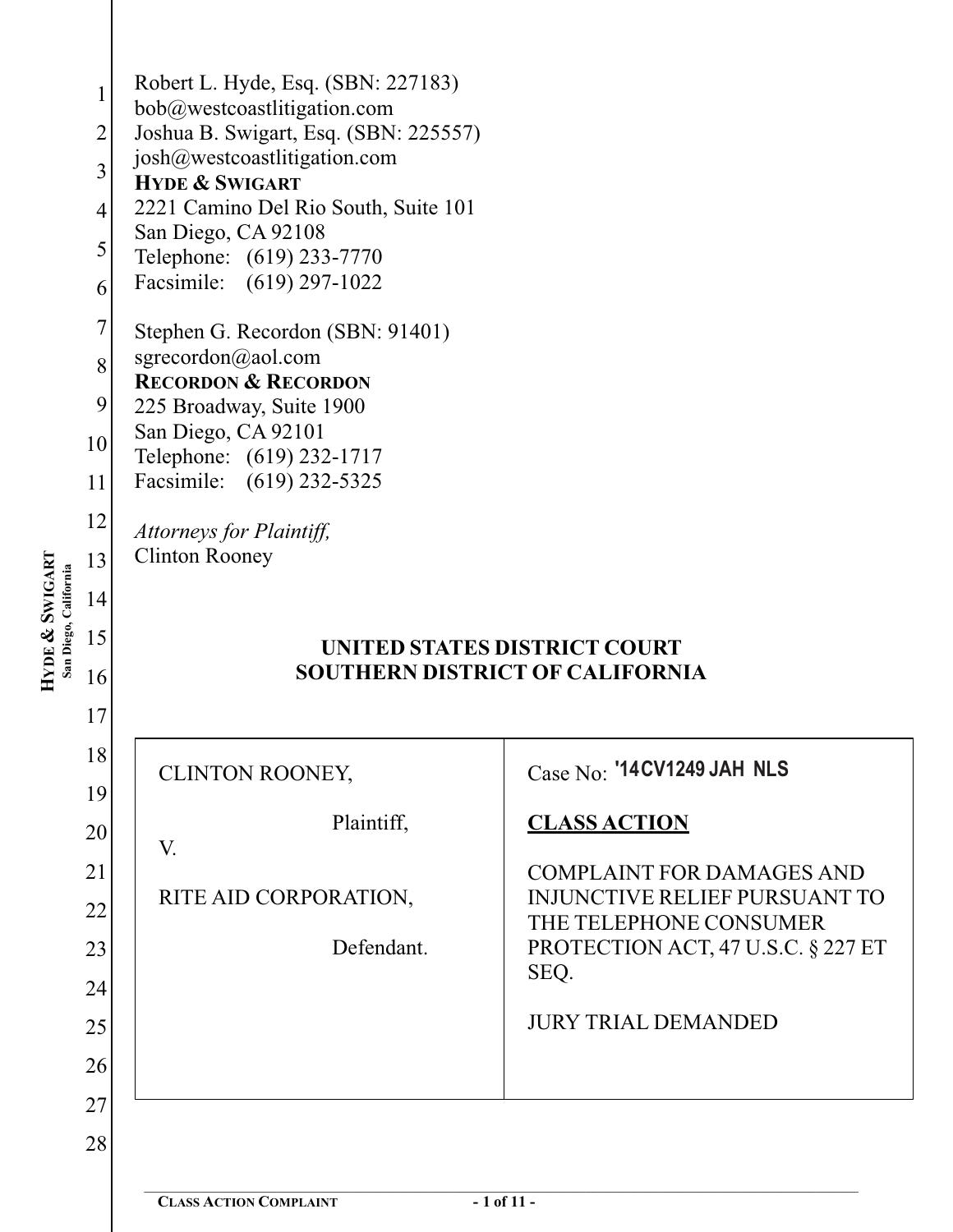### **INTRODUCTION**

- 1. Clinton Rooney ("Plaintiff"), individually, and on behalf of all others similarly situated, brings this Complaint for damages, injunctive relief, and any other available legal or equitable remedies, resulting from the illegal actions of Rite Aid Corporation ("Rite Aid" or "Defendant") in negligently and/or intentionally contacting Plaintiff on Plaintiff's cellular telephone, in violation of the Telephone Consumer Protection Act, 47 U.S.C. § 227 et seq., ("TCPA"), thereby invading Plaintiff's privacy. Plaintiff alleges as follows upon personal knowledge as to himself and his own acts and experiences, and, as to all other matters, upon information and belief, including investigation conducted by his attorneys.
	- 2. The TCPA was designed to prevent calls like the ones described within this complaint, and to protect the privacy of citizens like Plaintiff. "Voluminous consumer complaints about abuses of telephone technology – for example, computerized calls dispatched to private homes – prompted Congress to pass the TCPA." *Mims v. Arrow Fin. Servs., LLC*, 132 S. Ct. 740, 744 (2012).
- 16 17 18 19 20 21 22 23 24 25 26 27 28 3. In enacting the TCPA, Congress intended to give consumers a choice as to how creditors and telemarketers may call them, and made specific findings that "[t]echnologies that might allow consumers to avoid receiving such calls are not universally available, are costly, are unlikely to be enforced, or place an inordinate burden on the consumer." TCPA, Pub.L. No. 102–243, § 11. Toward this end, Congress found that: [b]anning such automated or prerecorded telephone calls to the home, except when the receiving party consents to receiving the call or when such calls are necessary in an emergency situation affecting the health and safety of the consumer, is the only effective means of protecting telephone consumers from this nuisance and privacy invasion. *Id.* at § 12; *see also Martin v. Leading Edge Recovery Solutions, LLC*, 2012 WL 3292838, at\* 4 (N.D. Ill. Aug. 10, 2012) (citing Congressional findings on TCPA's purpose).

1

2

3

4

5

6

7

8

9

10

11

12

13

14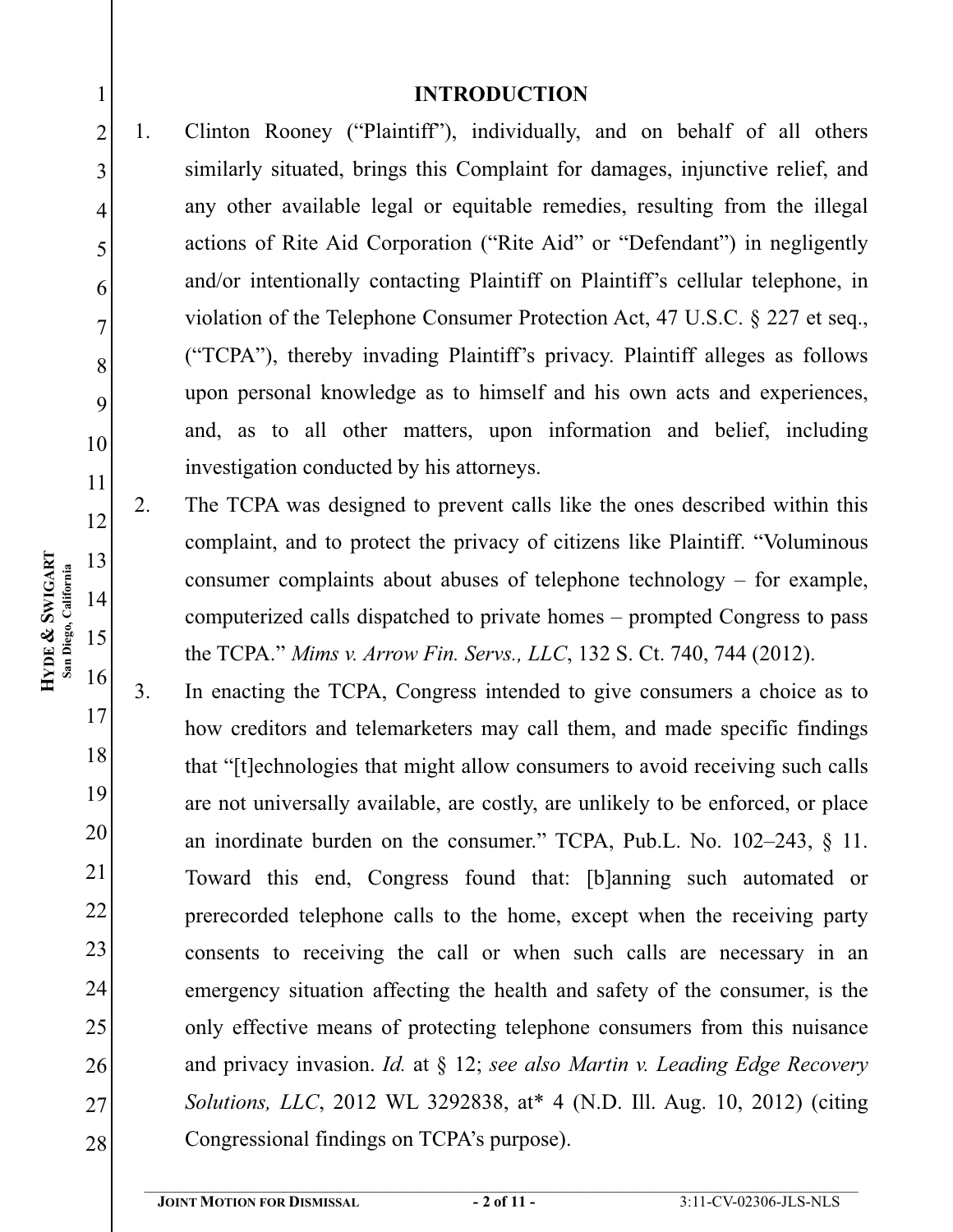4. Congress also specifically found that "the evidence presented to the Congress indicates that automated or prerecorded calls are a nuisance and an invasion of privacy, regardless of the type of call…." *Id.* At §§ 12-13. *See also*, *Mims*, 132 S. Ct. at 744.

# **JURISDICTION AND VENUE**

5. This Court has federal question jurisdiction because this case arises out of violation of federal law. 47 U.S.C. §227(b); *Mims v. Arrow Fin. Servs., LLC*, 132 S. Ct. 740 (2012).

6. Venue is proper in the United States District Court for the Southern District of California pursuant to 18 U.S.C.  $\S$  1391(b)(2) because the harm to Plaintiff occurred in this judicial district, as Plaintiff received the text message(s) at issue while in the County of San Diego, and Defendant is subject to personal jurisdiction in the County of San Diego, State of California because it conducts business here.

#### **PARTIES PARTIES**

- 7. Plaintiff is, and at all times mentioned herein was, a "person" as defined by 47 U.S.C. § 153 (10).
- 17 18 19 20 21 8. Plaintiff is informed and believes, and thereon alleges, that Defendant is, and at all times mentioned herein was, a corporation whose primary corporate address is in the State of Delaware. Defendant is, and at all times mentioned herein was, a Delaware corporation and is a "person," as defined by 47 U.S.C.  $§ 153 (10).$
- 22 23 24 25 9. Defendant provides retail services to hundreds of thousands of consumers. Plaintiff alleges that at all times relevant herein Defendant conducted business in the State of California and in the County of San Diego, and within this judicial district.
	- **FACTUAL ALLEGATIONS**
- 27 28 10. Plaintiff is, and at all times mentioned herein was, a "person" as that term is used throughout 47 U.S.C. § 227 et seq.
	-

26

**SWIGART** San Diego, California **San Diego, California & HYDE** 

1

2

3

4

5

6

7

8

9

10

11

12

13

14

15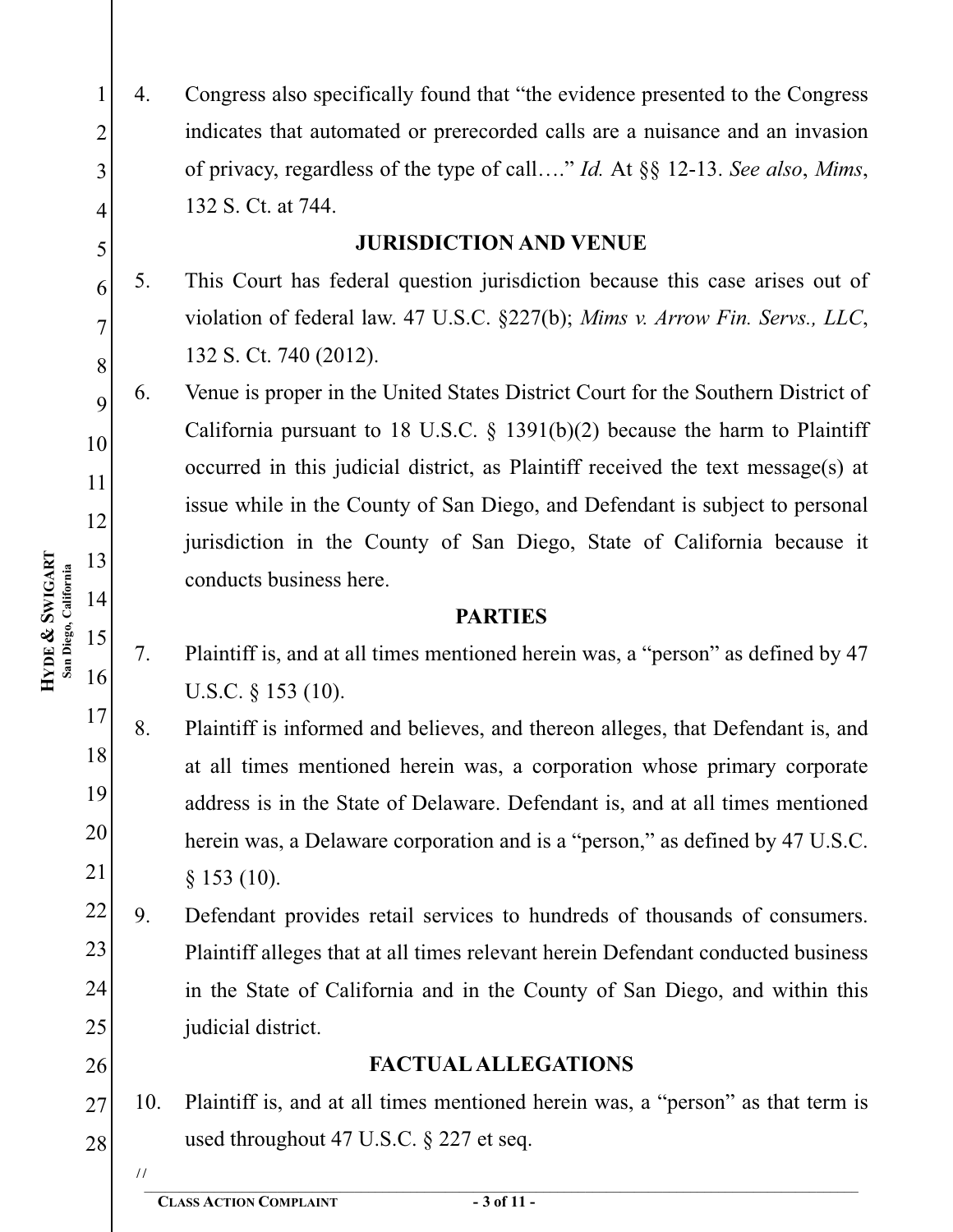1 2 3 4 5 6 7 8 9 10 11 12 13 14 15 16 17 18 19 20 21 22 23 24 25 26 27 28 11. Defendant is, and at all times mentioned herein was, a Delaware corporation and a "person," as that term is used throughout 47 U.S.C. § 227 et seq. 12. At all times relevant Defendant conducted business in the State of California and in the County of San Diego, within this judicial district. 13. At no time did Plaintiff provide Plaintiff's cellular phone number to Defendant through any medium. 14. On or about February 24, 2013, at approximately 9:26 A.M. (PST), Defendant, Rite Aid, sent an unsolicited impersonal and form SPAM text message to Plaintiff. This text message read: "Rite Aid Rx Alerts: to subscribe reply YES. Max 30mgs/mo. www.riteaid.com/contact\_us/ for info. Txt HELP for Help, STOP to stop. Msg&Data rates may apply. [hereinafter "SPAM"]. 15. Plaintiff was unaware that Rite Aid would send him the unsolicited SPAM text message described in paragraph 14. 16. Through this conduct, Defendant contacted Plaintiff on Plaintiff's cellular telephone regarding an unsolicited service via an "automatic telephone dialing system," ("ATDS") as defined by 47 U.S.C.  $\S$  227(a)(1)(A) and prohibited by 47 U.S.C. § 227(b)(1)(A)(iii). 17. This ATDS has the capacity to store or produce telephone numbers to be called, using a random or sequential number generator. 18. The telephone number Defendant called was assigned to a cellular telephone service for which Plaintiff incurs a charge for incoming calls pursuant to 47 U.S.C.  $\S 227(b)(1)(A)(iii)$ . 19. These telephone calls constituted calls that were not for emergency purposes as defined by 47 U.S.C.  $\S 227(b)(1)(A)(i)$ . 20. Plaintiff did not provide Defendant or its agent prior express consent to receive calls from Rite Aid, including unsolicited calls, to his cellular telephone, pursuant to 47 U.S.C.  $\S 227 (b)(1)(A)$ .

**SWIGART** San Diego, California **San Diego, California & HYDE**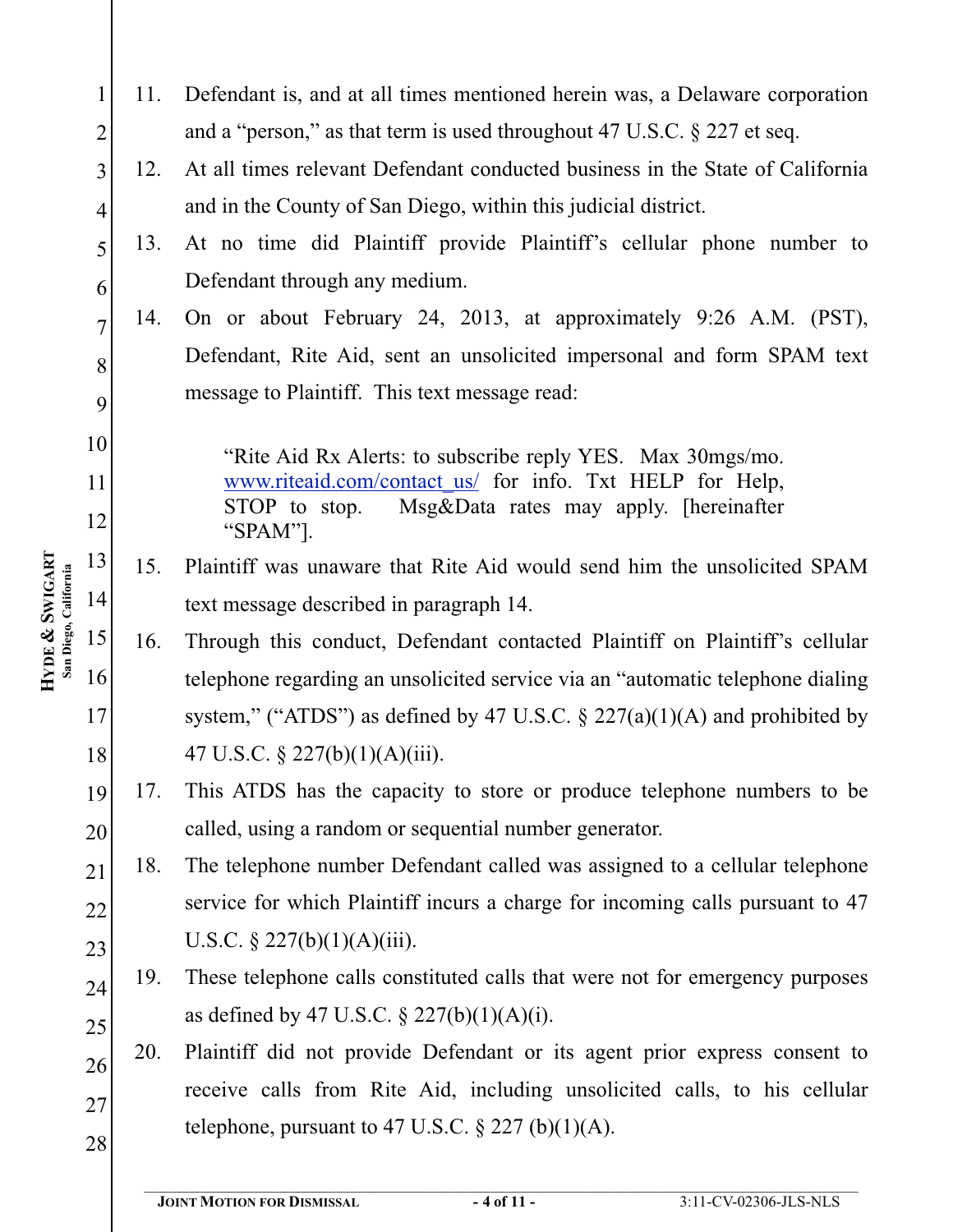1 2 3 4 5 6 7 8 9 10 11 12 13 14 15 16 17 18 19 20 21 22 23 24 25 26 27 28 21. The telephone call by Defendant, or its agent, described in Paragraph 14 of this Complaint, violated 47 U.S.C.  $\S 227(b)(1)(A)(iii)$ . 22. On February 26, 2013, at 9:06 A.M., Plaintiff requested that Rite Aid cease sending Plaintiff SPAM text messages, by replying to the above SPAM text, and sending the word "STOP." 23. On February 26, 2013, also at 9:06 A.M., Rite Aid sent Plaintiff the following unsolicited and impersonal form text message: "You are unsubscribed from RiteAid Prescription alerts. Visit www.riteaid.com/contact\_us to rejoin." 24. Through this conduct, Defendant contacted Plaintiff on Plaintiff's cellular telephone regarding an unsolicited service via an "automatic telephone dialing system," ("ATDS") as defined by 47 U.S.C.  $\S$  227(a)(1)(A) and prohibited by 47 U.S.C. § 227(b)(1)(A)(iii). 25. This ATDS has the capacity to store or produce telephone numbers to be called, using a random or sequential number generator. 26. The telephone number Defendant called was assigned to a cellular telephone service for which Plaintiff incurs a charge for incoming calls pursuant to 47 U.S.C.  $\S$  227)b)(1)(A)(iii). 27. These telephone calls constituted calls that were not for emergency purposes as defined by 47 U.S.C.  $\S 227(b)(1)(A)(i)$ . 28. On February 28, 2013, at 9:52 A.M., (despite Plaintiff expressly requesting such SPAM text messages stop) Rite Aid *again* sent Plaintiff an unsolicited and impersonal form SPAM text message. Like the first SPAM text message, this second SPAM text message read: "Rite Aid Rx Alerts: to subscribe reply YES. Max 30mgs/mo. www.riteaid.com/contact\_us/ for info. Txt HELP for Help, STOP to stop. Msg&Data rates may apply."  $\mathcal{L}_\mathcal{L} = \{ \mathcal{L}_\mathcal{L} = \{ \mathcal{L}_\mathcal{L} = \{ \mathcal{L}_\mathcal{L} = \{ \mathcal{L}_\mathcal{L} = \{ \mathcal{L}_\mathcal{L} = \{ \mathcal{L}_\mathcal{L} = \{ \mathcal{L}_\mathcal{L} = \{ \mathcal{L}_\mathcal{L} = \{ \mathcal{L}_\mathcal{L} = \{ \mathcal{L}_\mathcal{L} = \{ \mathcal{L}_\mathcal{L} = \{ \mathcal{L}_\mathcal{L} = \{ \mathcal{L}_\mathcal{L} = \{ \mathcal{L}_\mathcal{$ 

**SWIGART** San Diego, California **San Diego, California & HYDE**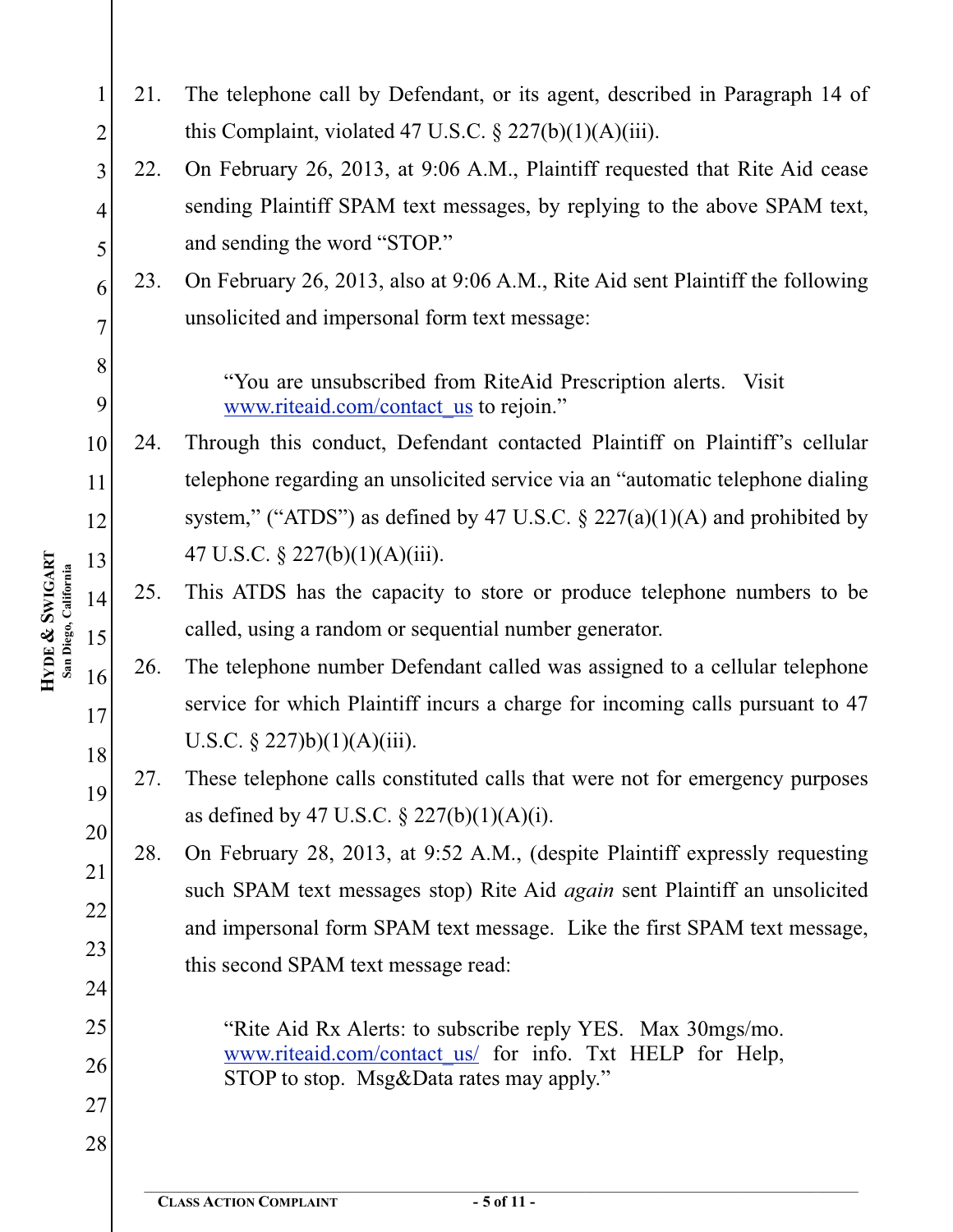- 29. Plaintiff was unaware that Rite Aid would send him the unsolicited SPAM text message described in paragraph 28.
- 3 4 5 6 30. Through this conduct, Defendant contacted Plaintiff on Plaintiff's cellular telephone regarding an unsolicited service via an "automatic telephone dialing system" ("ATDS") as defined by 47 U.S.C.  $\S227(a)(1)(A)$  and prohibited by 47 U.S.C. § 227(b)(1)(A)(iii).
	- 31. This ATDS has the capacity to store or produce telephone numbers to be called, using a random or sequential number generator.
	- 32. The telephone number Defendant called was assigned to a cellular telephone service for which Plaintiff incurs a charge for incoming calls pursuant to 47 U.S.C.  $\S 227(b)(1)(A)(iii)$ .
	- 33. These telephone calls constituted calls that were not for emergency purposes as defined by 47 U.S.C.  $\S 227(b)(1)(A)(i)$ .
	- 34. On December 11, 2013, at 11:28 A.M., Plaintiff replied to this second SPAM text message as follows: "Stop."
- 16 18 35. Despite informing Defendant to stop sending SPAM text messages, Plaintiff could not get the unsolicited SPAM text messages to stop and again on December 11, 2013, at 11:35 A.M., Rite Aid *again* sent Plaintiff an unsolicited and impersonal form text, which read as follows:
	- "You are unsubscribed from RiteAid Prescription alerts. Visit www.riteaid.com/contact\_us to rejoin."
- 21 22 23 24 36. Through this conduct, Defendant contacted Plaintiff on Plaintiff's cellular telephone regarding an unsolicited service via an "automatic telephone dialing system," ("ATDS") as defined by 47 U.S.C.  $\S$  227(a)(1)(A) and prohibited by 47 U.S.C. § 227(b)(1)(A)(iii).
- 25 26 37. This ATDS has the capacity to store or produce telephone numbers to be called, using a random or sequential number generator.
- 28

27

**SWIGART** San Diego, California **San Diego, California & HYDE** 

1

2

7

8

9

10

11

12

13

14

15

17

19

20

 $\mathcal{L}_\mathcal{L} = \{ \mathcal{L}_\mathcal{L} = \{ \mathcal{L}_\mathcal{L} = \{ \mathcal{L}_\mathcal{L} = \{ \mathcal{L}_\mathcal{L} = \{ \mathcal{L}_\mathcal{L} = \{ \mathcal{L}_\mathcal{L} = \{ \mathcal{L}_\mathcal{L} = \{ \mathcal{L}_\mathcal{L} = \{ \mathcal{L}_\mathcal{L} = \{ \mathcal{L}_\mathcal{L} = \{ \mathcal{L}_\mathcal{L} = \{ \mathcal{L}_\mathcal{L} = \{ \mathcal{L}_\mathcal{L} = \{ \mathcal{L}_\mathcal{$ **JOINT MOTION FOR DISMISSAL - 6 of 11 -** 3:11-CV-02306-JLS-NLS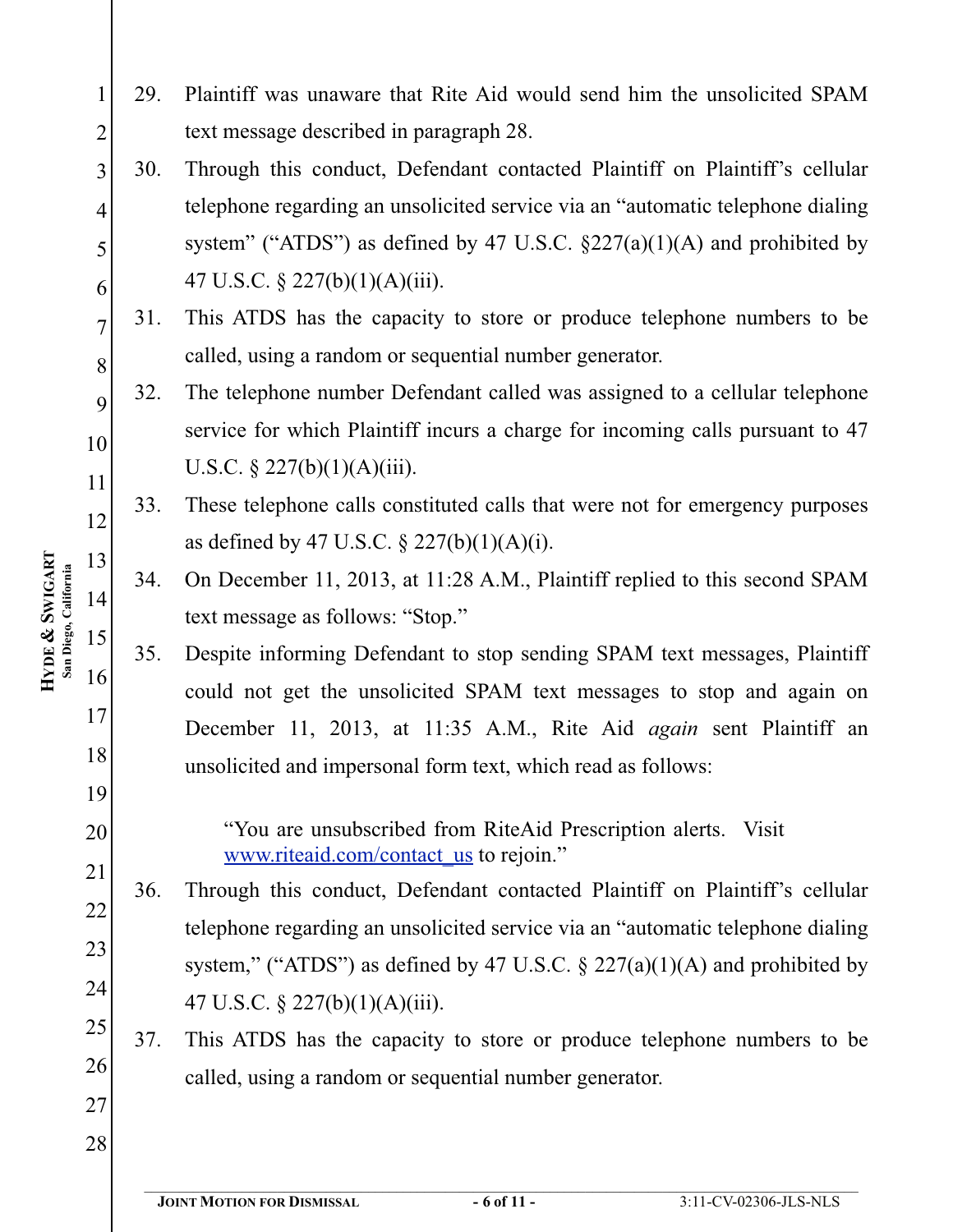- 38. The telephone number Defendant called was assigned to a cellular telephone service for which Plaintiff incurs a charge for incoming calls pursuant to 47 U.S.C.  $\S 227(b)(1)(A)(iii)$ .
- 39. These telephone calls constituted calls that were not for emergency purposes as defined by 47 U.S.C.  $\S 227(b)(1)(A)(i)$ .

# **CLASS ACTION ALLEGATIONS**

- 40. Plaintiff brings this action on behalf of himself and on behalf of all others similarly situated ("the Class").
- 41. Plaintiff represents, and is a member of the Class, consisting of: "all persons within the United States who received a text message substantially similar or identical to the text messages described above in this Complaint from Defendant, which message by Defendant or its agents was not made for emergency purposes, within the four years prior to the filing of this Complaint."
- 42. Defendant and its employees or agents are excluded from the Class. Plaintiff does not know the number of members in the Class, but believes the Class members number in the tens of thousands, if not more. Thus, this matter should be certified as a Class action to assist in the expeditious litigation of this matter.
- 19 20 21 22 23 24 25 26 43. Plaintiff and members of the Class were harmed by the acts of Defendant in at least the following ways: Defendant, either directly or through its agents, illegally contacted Plaintiff and the Class members via their cellular telephones by using an unsolicited and impersonal form SPAM text messages, thereby causing Plaintiff and the Class members to incur certain cellular telephone charges or reduce cellular telephone time for which Plaintiff and the Class members previously paid, and invading the privacy of said Plaintiff and the Class members. Plaintiff and the Class members were damaged thereby.
- 27 28 44. This suit seeks only damages and injunctive relief for recovery of economic injury on behalf of the Class, and it expressly is not intended to request any

1

2

3

4

5

6

7

8

9

10

11

12

13

14

15

16

17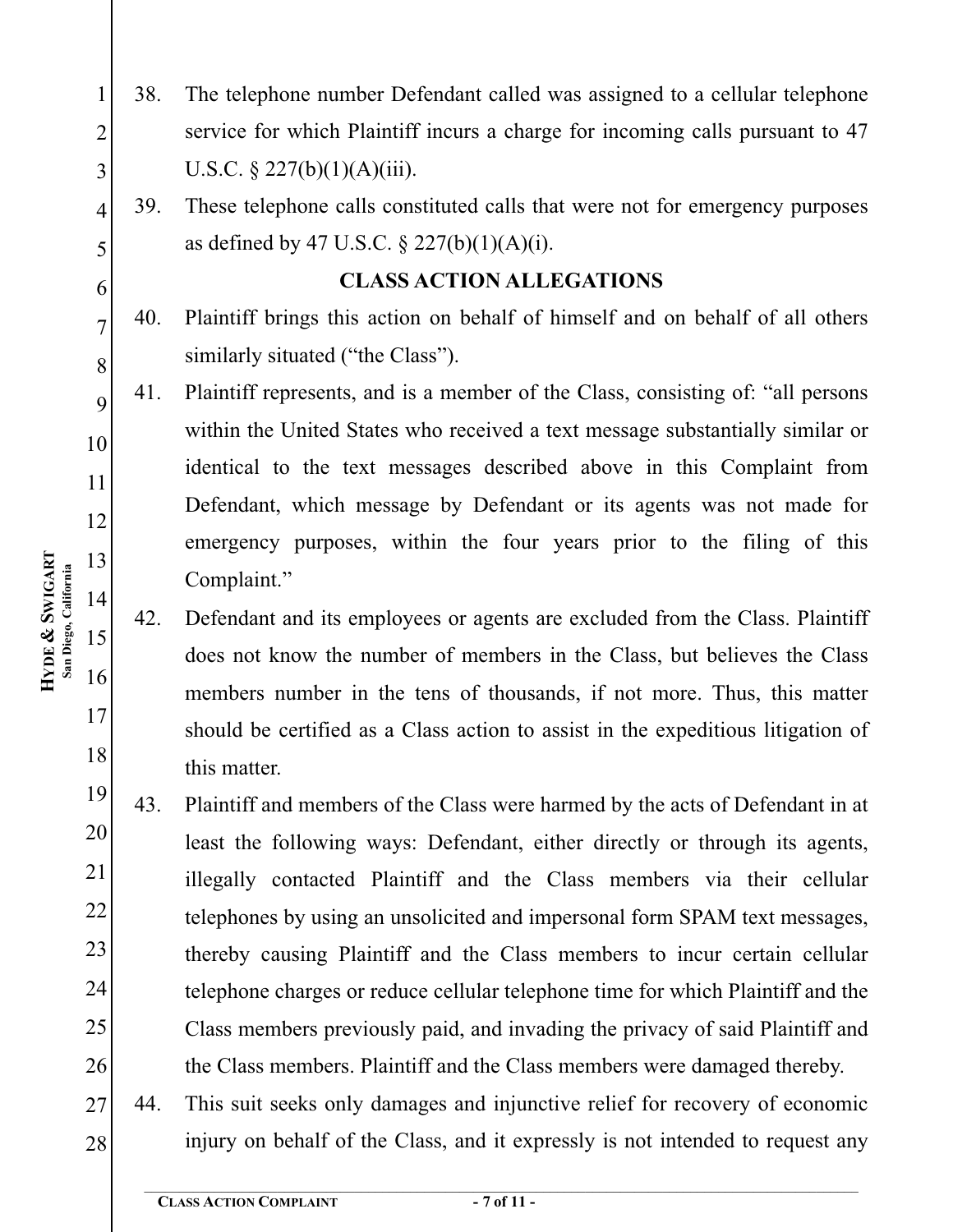recovery for personal injury and claims related thereto. Plaintiff reserves the right to modify or expand the Class definition to seek recovery on behalf of additional persons as warranted as facts are learned in further investigation and discovery.

- 45. The joinder of the Class members is impractical and the disposition of their claims in the Class action will provide substantial benefits both to the parties and to the court. The Class can be identified through Defendant's records or Defendant's agents' records.
- 46. There is a well-defined community of interest in the questions of law and fact involved affecting the parties to be represented. The questions of law and fact to the Class predominate over questions which may affect individual Class members, including, but not limited to, the following:
	- (a) Whether, within the four years prior to the filing of this Complaint, Defendant or its agents sent any unsolicited text message/s to the Class (other than a message made for emergency purposes or made with the prior express consent of the called party) to a Class member using any automatic dialing and/or SMS texting system to any telephone number assigned to a cellular phone service;
	- (b)Whether Plaintiff and the Class members were damaged thereby, and the extent of damages for such violation; and
	- (c) Whether Defendant and its agents should be enjoined from engaging in such conduct in the future.
		- (d)Whether Plaintiff and the Class are entitled to any other relief.
- 23 24 25 26 27 28 47. As a person who received at least one unsolicited SPAM text message without Plaintiff's prior express consent, Plaintiff is asserting claims that are typical of the Class. Plaintiff will fairly and adequately represent and protect the interests of the Class in that Plaintiff has no interests antagonistic to any member of the Class. Plaintiff and the members of the Class have all suffered irreparable harm. In addition, these violations of law will be allowed to

1

2

3

4

5

6

7

8

9

10

11

12

13

14

15

16

17

18

19

20

21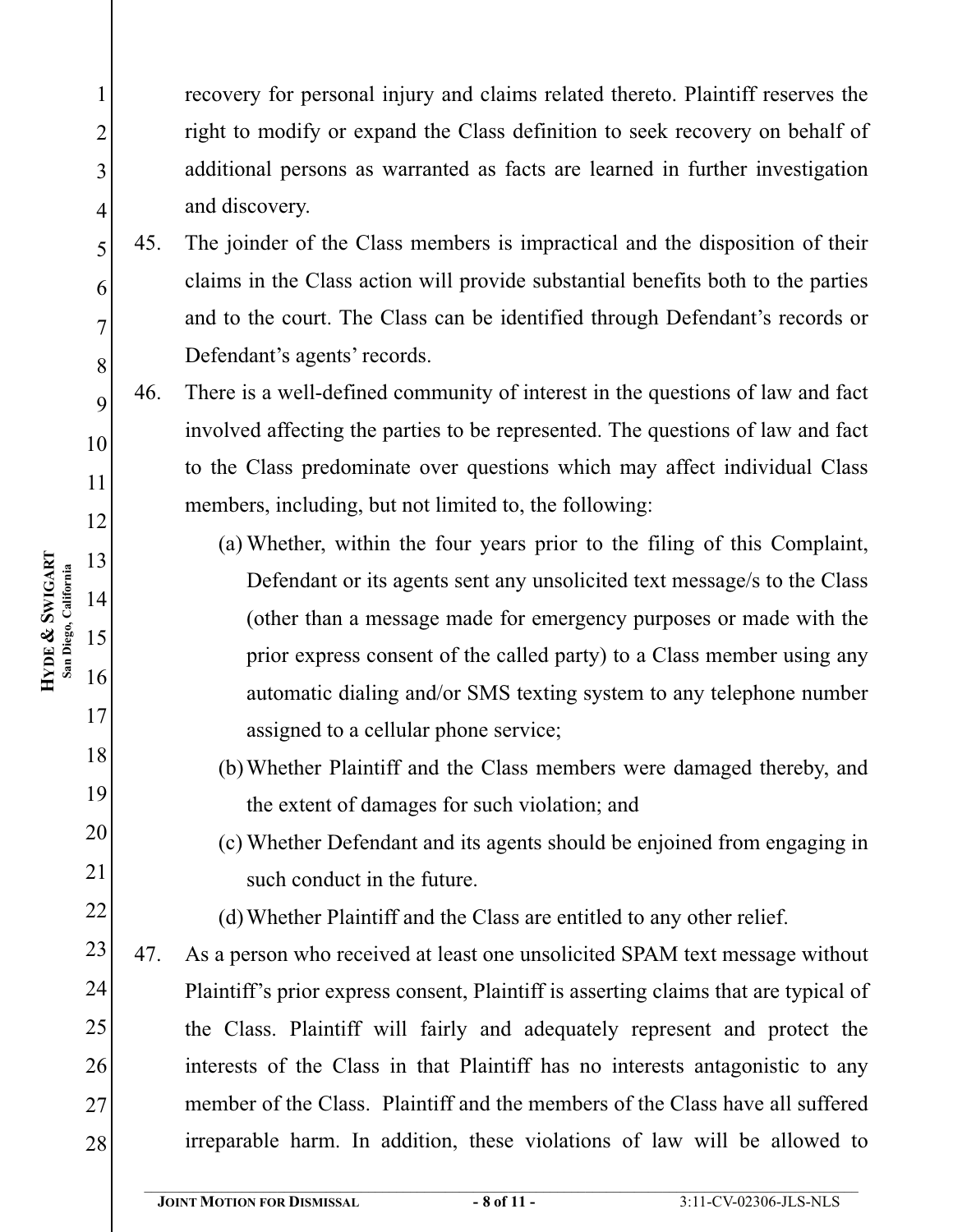proceed without remedy and Defendant will likely continue such illegal conduct. Because of the size of the individual Class member's claims, few, if any, Class members could afford to seek legal redress for the wrongs complained of herein.

- 48. Plaintiff has retained counsel experienced in handling class action claims and claims involving violations of the Telephone Consumer Protection Act.
- 49. A class action is a superior method for the fair and efficient adjudication of this controversy. Class-wide damages are essential to induce Defendant to comply with federal and California law. The interest of Class members in individually controlling the prosecution of separate claims against Defendant is small because the maximum statutory damages in an individual action for violation of privacy are minimal. Management of these claims is likely to present significantly fewer difficulties than those presented in many class claims.
- 50. Defendant has acted on grounds generally applicable to the Class, thereby making appropriate final injunctive relief and corresponding declaratory relief with respect to the Class as a whole.

#### **FIRST CAUSE OF ACTION**

### **FIRST CAUSE OF ACTION NEGLIGENT VIOLATIONS OF THE TELEPHONE CONSUMER PROTECTION ACT 47 U.S.C. § 227 ET SEQ.**

#### 21 22 51. Plaintiff incorporates by reference all of the above paragraphs of this Complaint as though fully stated herein.

- 23 24 25 52. The foregoing acts and omissions of Defendant constitute numerous and multiple negligent violations of the TCPA, including but not limited to each and every one of the above-cited provisions of 47 U.S.C. § 227 et seq.
- 26 27 28 53. As a result of Defendant's negligent violations of 47 U.S.C. § 227 et seq., Plaintiff and The Class are entitled to an award of \$500.00 in statutory damages, for each and every violation, pursuant to 47 U.S.C. § 227(b)(3)(B).

1

2

3

4

5

6

7

8

9

10

11

12

13

14

15

16

17

18

19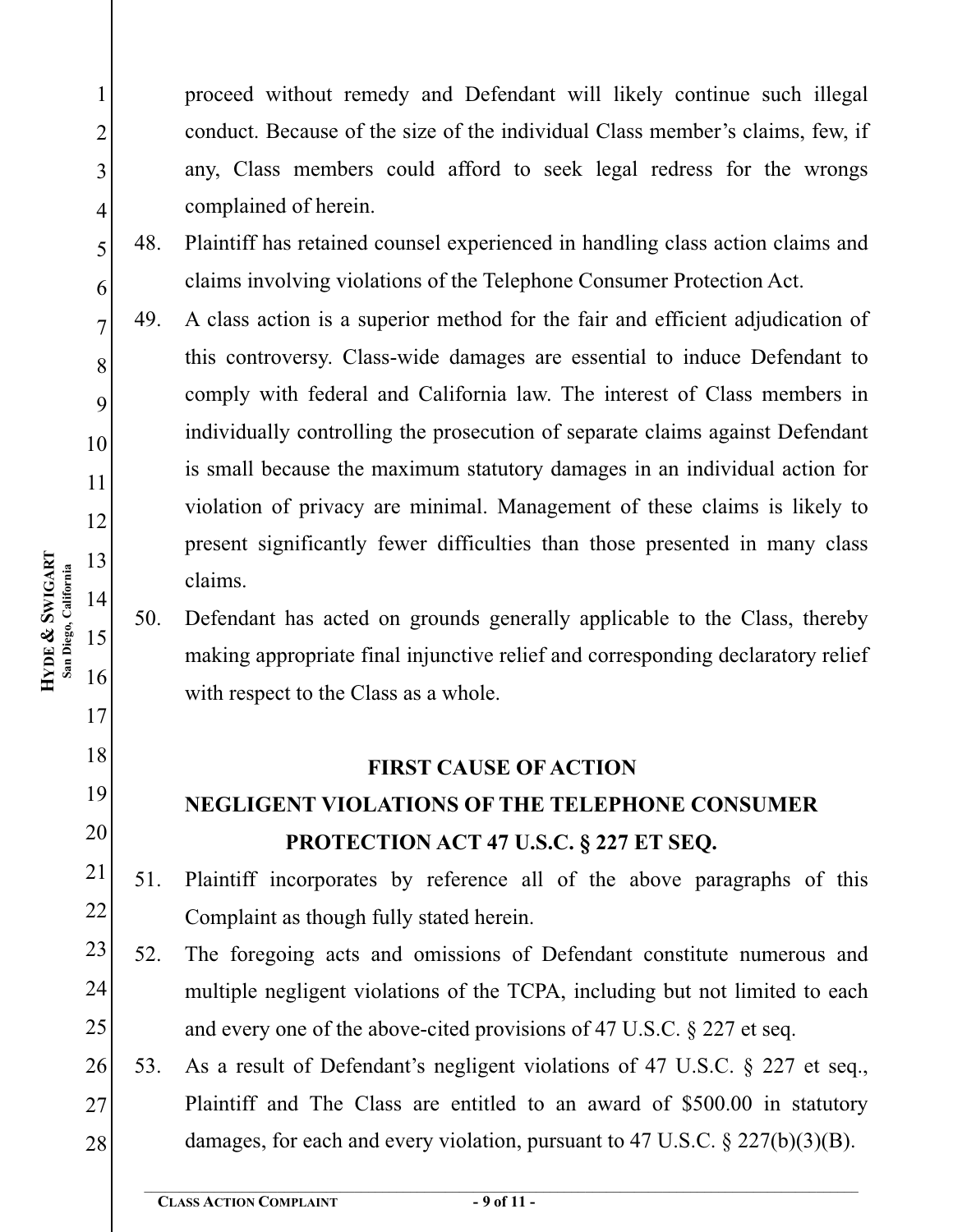54. Plaintiff and the Class are also entitled to and seek injunctive relief 1 2 prohibiting such conduct in the future. 3 4 **SECOND CAUSE OF ACTION** 5 **KNOWING AND/OR WILLFUL VIOLATIONS OF THE TELEPHONE**  6 **CONSUMER PROTECTION ACT** 7 **47 U.S.C. § 227 ET SEQ.** 55. Plaintiff incorporates by reference all of the above paragraphs of this 8 Complaint as though fully stated herein. 9 56. The foregoing acts and omissions of Defendant constitute numerous and 10 multiple knowing and/or willful violations of the TCPA, including but not 11 limited to each and every one of the above-cited provisions of 47 U.S.C. § 12 227 et seq. 13 57. As a result of Defendant's knowing and/or willful violations of 47 U.S.C. § 14 227 et seq., Plaintiff and The Class are entitled to an award of \$1,500.00 in 15 statutory damages, for each and every violation, pursuant to 47 U.S.C. § 16 227(b)(3)(B) and 47 U.S.C. § 227(b)(3)(C). 17 58. Plaintiff and the Class are also entitled to and seek injunctive relief 18 prohibiting such conduct in the future. 19 20 **PRAYER FOR RELIEF PRAYER FOR RELIEF** 21 Wherefore, Plaintiff respectfully requests the Court grant Plaintiff and the 22 Class members the following relief against Defendant: 23 24 FIRST CAUSE OF ACTION FOR NEGLIGENT VIOLATION OF THE **FIRST CAUSE OF ACTION FOR NEGLIGENT VIOLATION OF THE**  25 **TCP**, **17 U.S.C. §** 59. As a result of Defendant's negligent violations of 47 U.S.C.  $\S$  227(b)(1), 26 Plaintiff seeks for himself and each Class member \$500.00 in statutory 27 damages, for each and every violation, pursuant to 47 U.S.C. § 227(b)(3)(B). 28  $\mathcal{L}_\mathcal{L} = \{ \mathcal{L}_\mathcal{L} = \{ \mathcal{L}_\mathcal{L} = \{ \mathcal{L}_\mathcal{L} = \{ \mathcal{L}_\mathcal{L} = \{ \mathcal{L}_\mathcal{L} = \{ \mathcal{L}_\mathcal{L} = \{ \mathcal{L}_\mathcal{L} = \{ \mathcal{L}_\mathcal{L} = \{ \mathcal{L}_\mathcal{L} = \{ \mathcal{L}_\mathcal{L} = \{ \mathcal{L}_\mathcal{L} = \{ \mathcal{L}_\mathcal{L} = \{ \mathcal{L}_\mathcal{L} = \{ \mathcal{L}_\mathcal{$